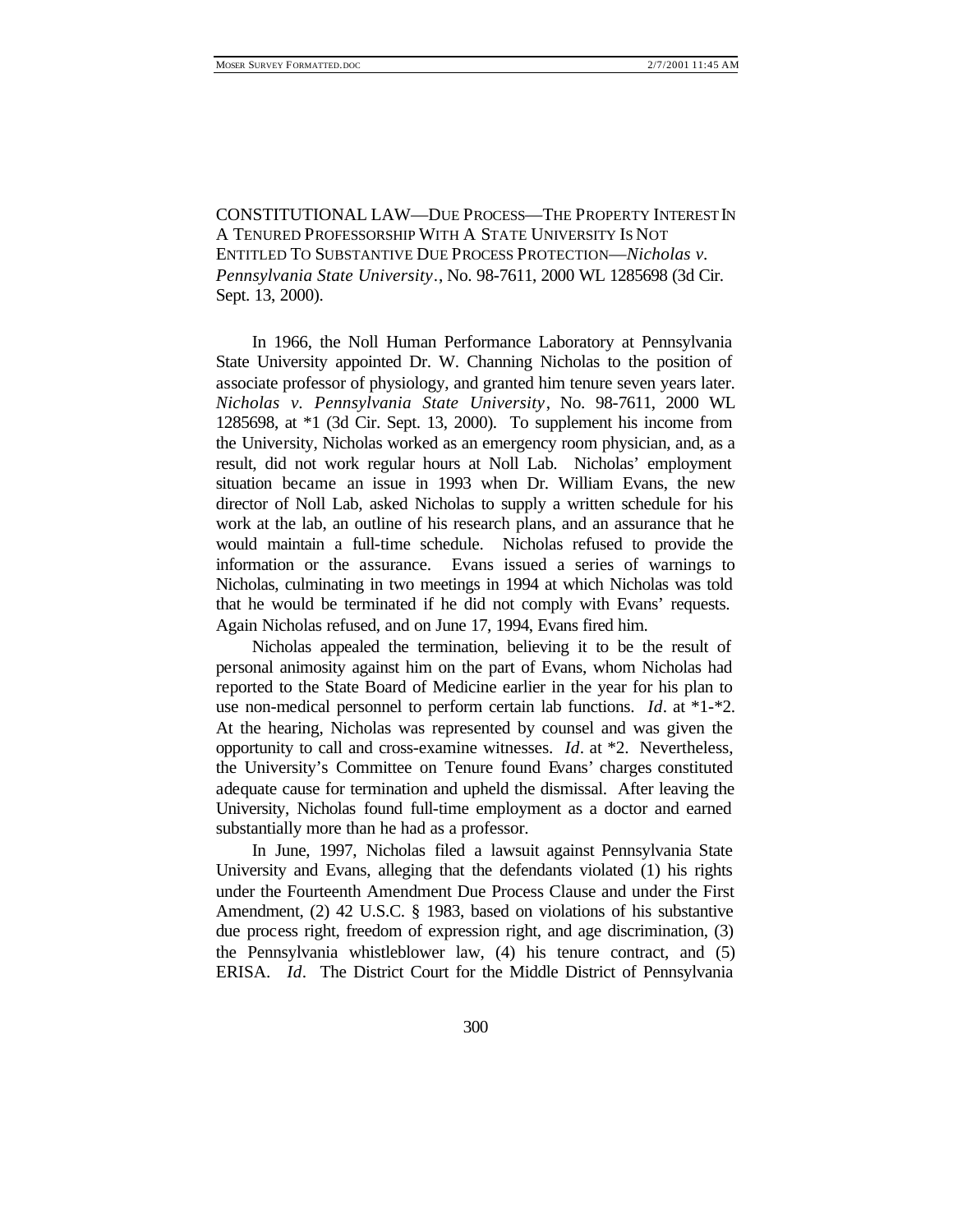granted the defendants' motion for summary judgment on the first count, the fifth count, and the § 1983 substantive due process and age discrimination claims. *Id*. At the close of Nicholas' case, the district court granted the defendants' motion to dismiss the third count. *Id*. As to the remaining § 1983 First Amendment and breach of contract claims, the jury returned a special verdict that found: (1) the defendants provided Nicholas with notice of the charges leveled against him and a chance to respond; (2) the defendants failed to provide Nicholas with a fair hearing; (3) Nicholas' report to the State Board of Medicine regarding Evans was a motivating factor in his dismissal; (4) the University would have terminated Nicholas even if the report had not been filed; and (5) the University breached its tenure contract with Nicholas. *Id*. The district court granted defendants' motion for judgment notwithstanding the verdict as to Question 2, and entered judgment for the University on Nicholas' First Amendment claim, for Evans on all claims, and for Nicholas on the breach of contract claim against the University. *Id*. During trial, the district court granted discovery sanctions against Nicholas, excluding evidence regarding future lost earnings, punitive and compensatory damages, and detrimental reliance. *Id.* at  $*3$ . The jury awarded Nicholas nominal damages of \$1,000,00, which the court reduced to \$1.00. *Id*. The court further ordered that Nicholas receive one year's severance pay, but declined to order the University to give Nicholas his job back. *Id*.

Nicholas appealed, making five substantive arguments. *Id*. Nicholas disputed (1) the district court's dismissal of his substantive due process claim (the primary issue on appeal), (2) the court's judgment for the University on his First Amendment claim, (3) the jury verdict on his procedural due process claim, (4) the court's judgment for Evans on all claims, and (5) the jury charge on the breach of contract claim. *Id*. Nicholas also made three arguments relating to damages, disputing (1) the reduction of the damage award, (2) the denial of specific performance, and (3) the limitation of his damages to lost compensation only. *Id*. Finally, Nicholas raised three evidentiary points, arguing that the court erred in (1) limiting his time for cross-examination of Evans, (2) excluding character testimony about Evans, and (3) granting the defendants' motion for discovery sanctions against him. *Id*.

The Court of Appeals for the Third Circuit, in a unanimous opinion, affirmed the holdings of the district court. *Id*. In particular, the court held that the property interest in a tenured position does not rise to the level of a "fundamental" interest, and thus is not entitled to substantive due process protection. *Id.* at \*1. The court also held that the termination was not a retaliatory discharge in violation of the First Amendment, that the district court did not err in reducing Nicholas' nominal damage award to \$1 and in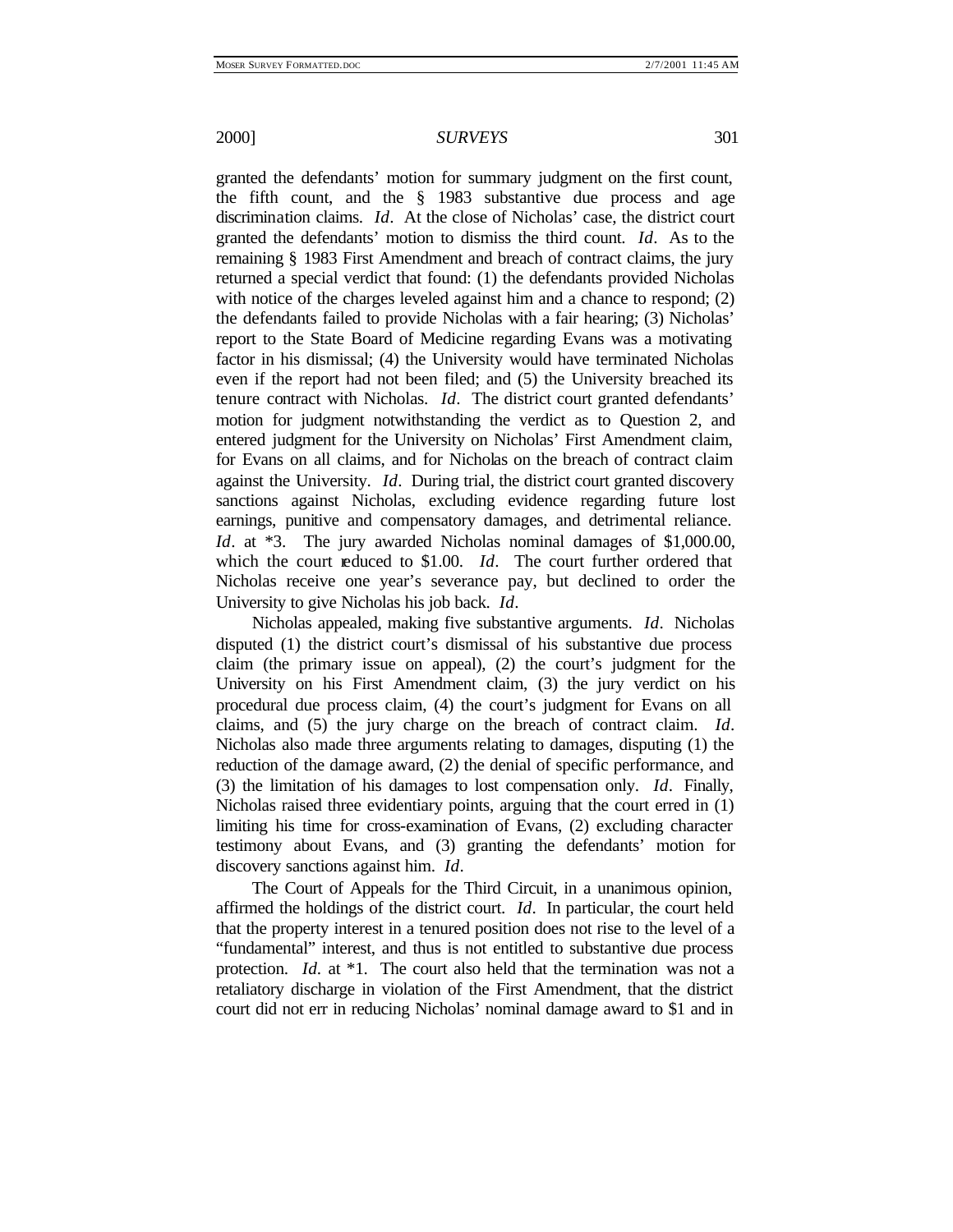302 *SETON HALL LAW REVIEW* [Vol. 31:300

limiting damages to those of a compensatory nature, and that the district court properly granted discovery sanctions against Nicholas. *Id*. at \*9-\*14.

Judge Alito, writing for the court, began with an analysis of the principal issue on appeal: Nicholas's assertions that his tenured professorship was a property right protected by the substantive component of the Due Process Clause of the Fourteenth Amendment, and that his termination was arbitrary, irrational, and improper and therefore unconstitutional. *Id*. at \*3. Judge Alito initially noted that the United States Supreme Court has held that the Due Process Clause contains both a procedural element and a substantive element. *Id*. at \*4. The procedural element, the judge explained, guarantees fairness in state procedures. *Id*. The substantive factor, the judge continued, consists of two conceptually distinct strains. *Id*. First, the judge explained that a plaintiff may challenge the constitutionality of a legislative act, the benchmark of which is whether the government can identify "a legitimate state interest that the legislature could rationally conclude was served by the statute." *Id*. Second, the judge further expounded that a plaintiff may challenge a non-legislative state action—even where the state satisfied its procedural due process obligation—with an allegation that the deprivation was "arbitrary, irrational, or tainted by improper motive." *Id*. (citations omitted). In this second situation, the court stated, the plaintiff must, as a threshold matter, show that he has a protected property interest. *Id*.

Judge Alito observed that the Third Circuit held in *DeBlasio v. Zoning Board of Adjustment*, 53 F.3d 592 (3d Cir. 1995), that a property interest must bear a "particular quality" to merit substantive due process protection. *Id.* at \*5. Judge Alito noted that, although little judicial guidance exists to suggest what such a "particular quality" is, the United States Supreme Court has indicated that the "particular quality" should be determined not by reference to state law, but by an analysis of whether the property interest is "fundamental" under the United States Constitution. *Id*. (citing *Regents of Univiversity of Michigan v. Ewing*, 474 U.S. 214, 229 (1985)). Judge Alito adopted the approach of Justice Powell's concurring opinion in *Ewing*, which focused on the nature of the property interest and expressed the view that a "fundamental" interest is "closely tied to 'the respect for the teachings of history, solid recognition of the basic values that underlie our society, and wise appreciation of the great roles that the doctrines of federalism and separation of powers have played in establishing and preserving American freedoms.'" *Id*. at \*6 (quoting *Ewing*, 474 U.S. at 229-30 (Powell, J., concurring)). The court avowed that in this regard, some property interests are clearly protected by substantive due process land ownership is the classic example in the Third Circuit. *Id*. Judge Alito distinguished state-created property rights, however, which, while without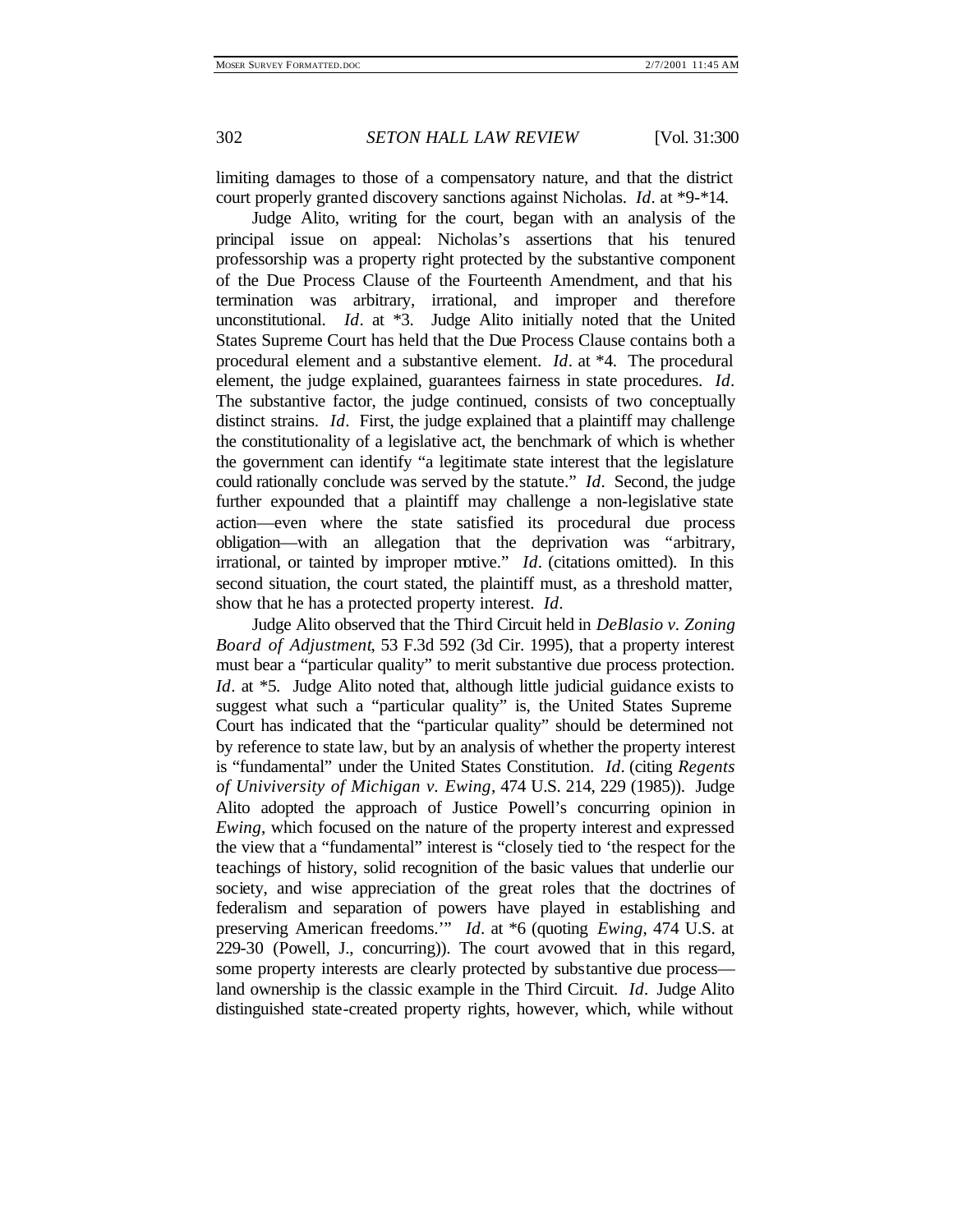question are entitled to procedural due process protection, must be scrutinized with "the utmost care" in the determination of entitlement to substantive due process protection, particularly where no precedent exists. *Id*. (citations omitted). The court listed four cases in which the Third Circuit held that deprivation of the property right at issue did not raise a substantive due process claim: *Reich v. Beharry*, 883 F.2d 239 (3d Cir. 1989), concerning a service contract with the state; *Ransom v. Marrazzo*, 848 F.2d 398 (3d. Cir. 1988), litigating a state-law entitlement to utility services; *Mauriello v. University of Medicine & Dentistry of New Jersey*, 781 F.2d 46 (3d. Cir. 1986), analyzing a student's interest in continuing school enrollment; and *Independent Enterprises Inc. v. Pittsburgh Water & Sewer Authority*, 103 F.3d 1156 (3d Cir. 1997), in which the Third Circuit held that a low bidder's entitlement to a state contract was not a property interest implicitly protected by the Constitution. *Id*. at \*6-\*7. Judge Alito concluded that where a plaintiff challenges a non-legislative deprivation of a property interest, and that interest is not fundamental in nature, insofar as the government complies with the procedural due process requirements of adequacy and fairness, the plaintiff cannot state a claim for a violation of substantive due process. *Id*. at \*7.

Having established this framework, Judge Alito turned to the particulars of Nicholas' case. *Id*. at \*8. The judge initially pointed out that the majority of courts of appeals have held that a tenured position with a state university is a state-created contract right that does not rise to the level of a fundamental property interest, and therefore does not warrant substantive due process protection. *Id*. The court announced that the Third Circuit would join their ranks: A tenured professorship, it reasoned, is neither "deeply rooted in the Nation's history and traditions," nor is "implicit in the concept of ordered liberty like personal choice in matters of marriage and family." *Id*. The court stated that a tenured professorship more closely resembles those interests, like a service contract with the state, which the Third Circuit previously ruled did not merit substantive due process protection. *Id*. (citations omitted). In so holding, Judge Alito commented that the court's conclusion would do no violence to the caution of the United States Supreme Court that the federal courts not become the venue through which state employees might air their grievances with their employers, for "the United States Constitution cannot feasibly be construed to require federal judiciary review for every such [personnel decision in] error." *Id*. at \*8-\*9 (quoting *Bishop v. Wood*, 426 U.S. 341, 359-60 (1976)).

The court then shifted its attention to Nicholas' second substantive argument: That his discharge was in retaliation for his statements about Evans to the State Board of Medicine, and therefore violated the First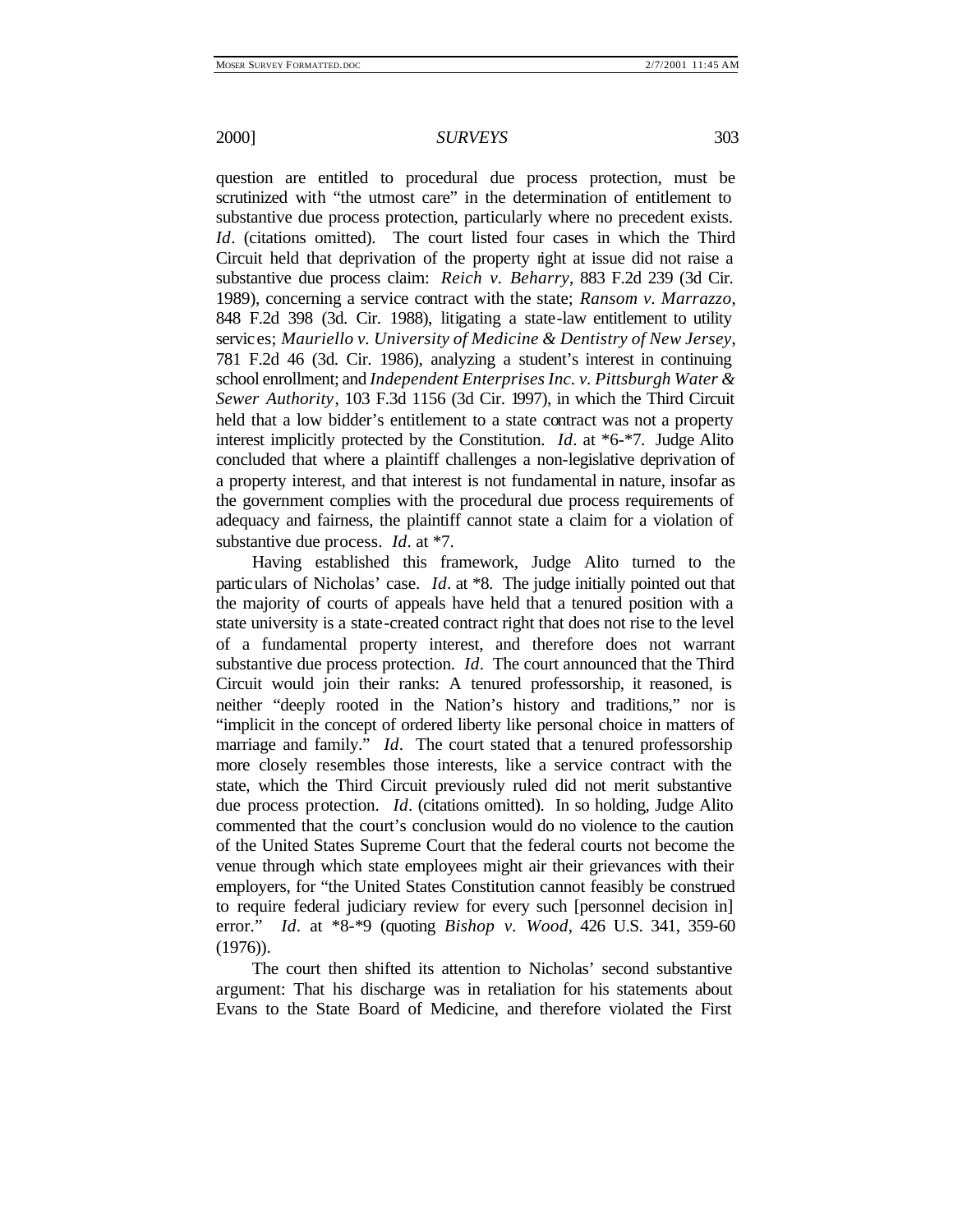#### 304 *SETON HALL LAW REVIEW* [Vol. 31:300

Amendment's guarantee of freedom of expression. *Id*. at \*9. Judge Alito explained that the appropriate analysis for a § 1983 retaliation claim is set forth in *Mount Healthy Board of Education v. Doyle*, 429 U.S. 274 (1977); a plaintiff must first show that his constitutionally protected speech was a substantial or motivating factor in his termination, at which point the burden shifts to the defendant who, by a preponderance of the evidence, must establish that the plaintiff's discharge would have occurred even in the absence of protected speech. *Id*. (citations omitted). In this case, the judge concluded, the jury found that Nicholas had satisfied his burden to show that his report to the Board of Medicine was a substantial factor in his discharge, but also found that the University would have fired Nicholas regardless of his comments. *Id*. at \*10. Therefore, the court held, the University successfully established its *Mount Healthy* affirmative defense, and the judgment against Nicholas was appropriate. *Id*. The court rejected Nicholas' contention that because the jury found that the University was in breach of contract, it should also have inferred that the discharge was wrongful. *Id*. The jury, the court explained, may simply have found that the University was in breach of the tenure contract because the reasons for Nicholas' termination did not constitute adequate cause—not because they were unconstitutional. *Id*. Judge Alito also rejected Nicholas' argument that the district court should have submitted an instruction on pretext, according to the standard of the Title VII "dual motive" cases. *Id*. The judge pointed out that under *Mount Healthy*, Title VII analysis is inapplicable in the First Amendment context. *Id*.

The court summarily disposed of Nicholas' remaining three substantive issues on appeal. *Id*. Nicholas' assertion that the evidence did not support the jury verdict against him on his procedural due process claim was of no consequence, the court held, because Nicholas never made a motion for a judgment notwithstanding the verdict. *Id*. Likewise, the court disagreed with Nicholas' challenge to the judgment for Evans on the breach of contract claim. *Id*. at \*11. Nicholas did not even allege he had a contract with Evans, the court observed. *Id*. Finally, the court rejected Nicholas' objections to the jury instructions for the breach of contract claim: the charge correctly stated Pennsylvania law, the court held, and even if it was in error, the error would have been harmless, because the jury found for Nicholas on this particular claim. *Id*.

At this point in its opinion, the court concentrated on Nicholas' three arguments concerning the lower court's treatment of damages. *Id*. Judge Alito reasoned that Nicholas' first contention—that the district court erred in reducing the damages for the breach of contract claim from \$1,000.00 to \$1.00—was without merit, because in both Pennsylvania and the Third Circuit, the standard award of nominal damages is \$1.00, or the basic unit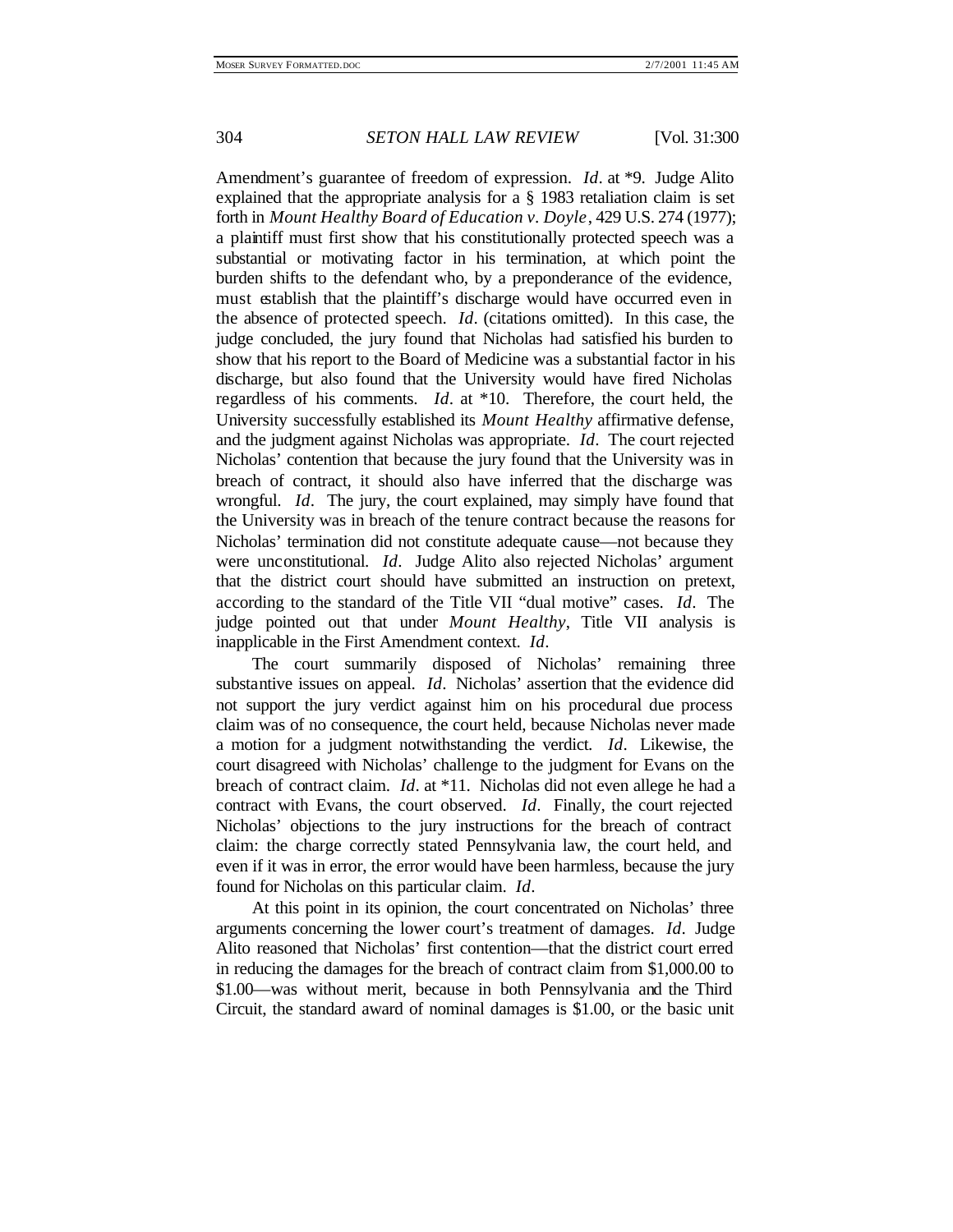of American currency. *Id*. at \*12. The court likewise held against Nicholas' second assertion that the district erred in declining to order the University to reinstate him. *Id*. The judge confirmed that under Pennsylvania law, and according to the Restatement (Second) of Contracts, specific performance is an inappropriate remedy for the breach of a contract for personal services. *Id*. Because the University's liability was solely contractual, the court concluded that an order for reinstatement would have been improper. *Id*. Nicholas' third argument, the court noted, urged that the lower court erred in excluding his evidence concerning punitive damages and compensatory damages arising from mental depression. *Id*. The court once again referred to Pennsylvania law and found that (1) punitive damages are not recoverable for a claim based on breach of contract alone; and (2) compensatory damages for emotional distress are only recoverable if the plaintiff alleges physical injury. *Id*. at \*12-\*13 (citations omitted). Because Nicholas did not allege physical injury, the court held that the district court did not err in precluding Nicholas from introducing evidence of punitive and compensatory damages. *Id*. at \*12.

Finally, the court reviewed Nicholas' three evidentiary objections. *Id*. at \*13. First, the court noted, Nicholas contended that the lower court improperly restricted his time to cross-examine Evans. *Id*. At the beginning of the trial, Judge Alito explained, both parties agreed to limit the time used for questioning witnesses to move the case along quickly. *Id*. Judge Alito observed that Nicholas waived his right to appeal the time limitation because he never objected to it at trial—in fact, Nicholas consented to it; therefore, the court held, the lower court's ruling would stand. *Id*.

Second, Judge Alito continued, Nicholas protested the district court's exclusion of the testimony of one of Nicholas' witnesses concerning Evans' truthfulness. *Id*. Judge Alito, indicating the lower court's ruling would be reviewed only for abuse of discretion, pointed to Federal Rule of Evidence 608(b), which states that "specific instances of the conduct of a witness, other than conviction of a crime as provided in Rule 609, may not be proved by extrinsic evidence [evidence offered through other witnesses.]" *Id*. (citing Fed. R. Evid. 608(b)). The Third Circuit has construed Rule 608, Judge Alito clarified, as *requiring* the exclusion of extrinsic evidence concerning a witness's prior conduct; a party, then, must rely on his right to cross-examine to bring the witness's credibility into question. *Id*. (quoting *United States v. McNeill*, 887 F.2d 448, 453 (3d Cir. 1989)). Therefore, the court declined to overrule the district court's decision to exclude Nicholas's witness's testimony. *Id*.

Finally, Judge Alito addressed Nicholas' last argument on appeal: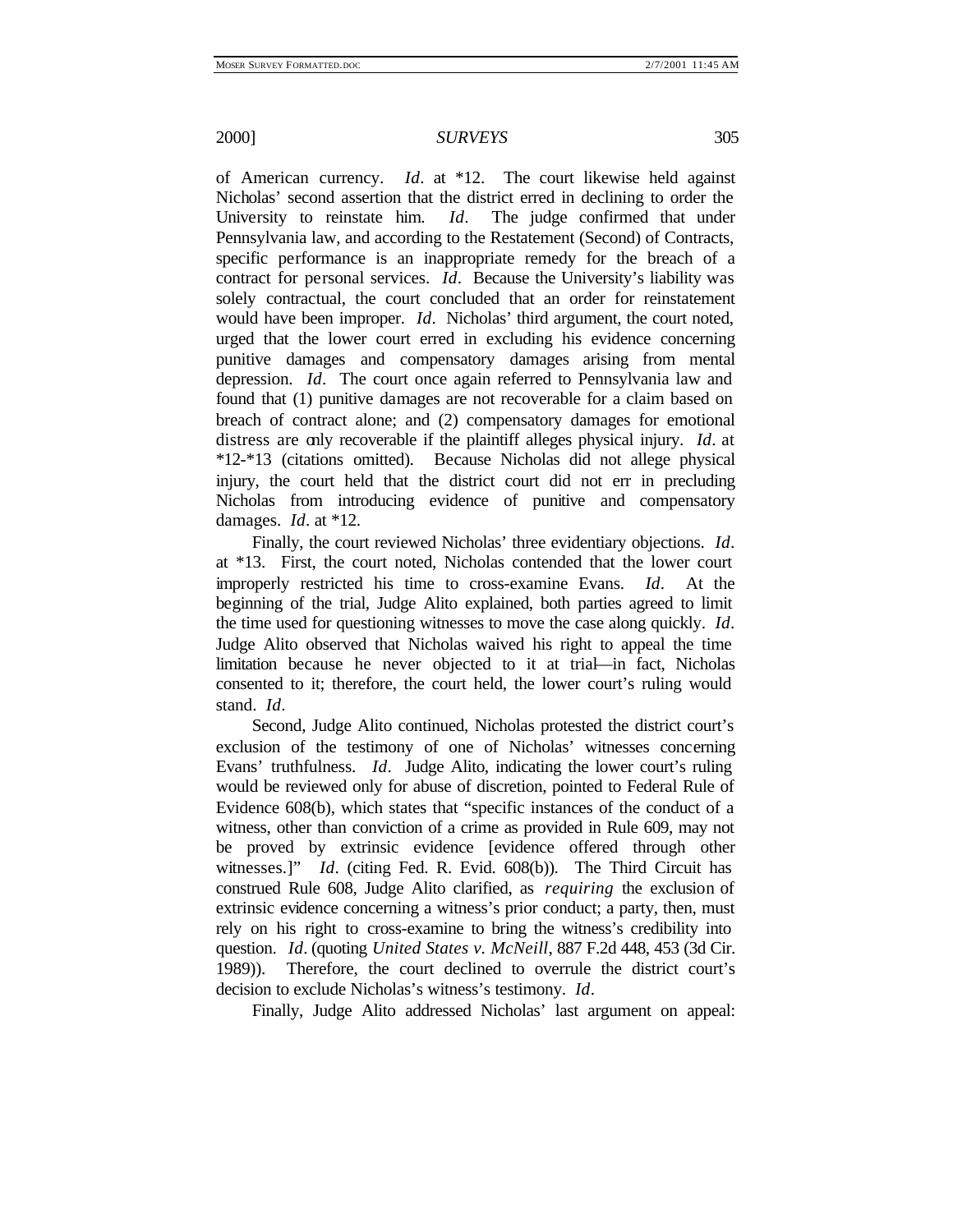306 *SETON HALL LAW REVIEW* [Vol. 31:300

That the district court erred in granting the defendants' motion for discovery sanctions against Nicholas and in precluding the introduction of evidence concerning lost future earnings. *Id*. The lower court, Judge Alito explained, had sanctioned Nicholas for his failure to promptly reveal that the institution at which he worked part-time as an emergency room doctor had notified him that his position would be eliminated; this rendered information previously disclosed about his current employment materially inaccurate. *Id*. Remarking that its review was for abuse of discretion, the court cited Federal Rule of Civil Procedure 26(e), upon which the lower court had relied, which provides that a party has a duty to supplement or correct material information previously furnished, but no longer complete or correct. *Id*. at \*14. Moreover, Judge Alito continued, under Federal Rule of Civil Procedure  $37(c)(1)$ , exclusion of that evidence may be proper as a sanction against the non-disclosing party, based on a consideration of four factors: (1) the surprise or prejudice of the party against whom the evidence would be introduced; (2) the capacity of the prejudiced party to cure; (3) the extent to which inclusion of the non-disclosed evidence would disrupt the trial; and (4) the bad faith of the non-disclosing party. *Id*. In this case, the judge agreed with the lower court that Nicholas' nondisclosure did prejudice the defendants, who would have to gather additional evidence and create a new rebuttal argument to Nicholas' claim of lost future earnings, and would delay the trial, as the defendants would need more time to prepare. *Id*. Therefore, the court found the exclusion of this evidence was an appropriate sanction, and affirmed the ruling of the lower court. *Id*.

The Third Circuit addressed myriad issues in this case, affirming, across the board, the district court's evidentiary and damages rulings and substantive holdings. Clearly, however, the substantive due process question was the most interesting and significant in the case. In holding that a tenured position is not a fundamental property interest and is therefore not entitled to substantive due process protection, the Third Circuit has finally weighed in on a problem that is currently the subject of a circuit split.

The court's conclusion followed logically from Supreme Court and Third Circuit jurisprudence: A tenured professorship is more like a statecreated property interest (not entitled to substantive due process protection), and is less like a fundamental property interest (like land ownership—entitled to substantive due process protection). Certainly tenure is an important and valuable concept: the security it provides guarantees a greater academic freedom and serves as an incentive to bring